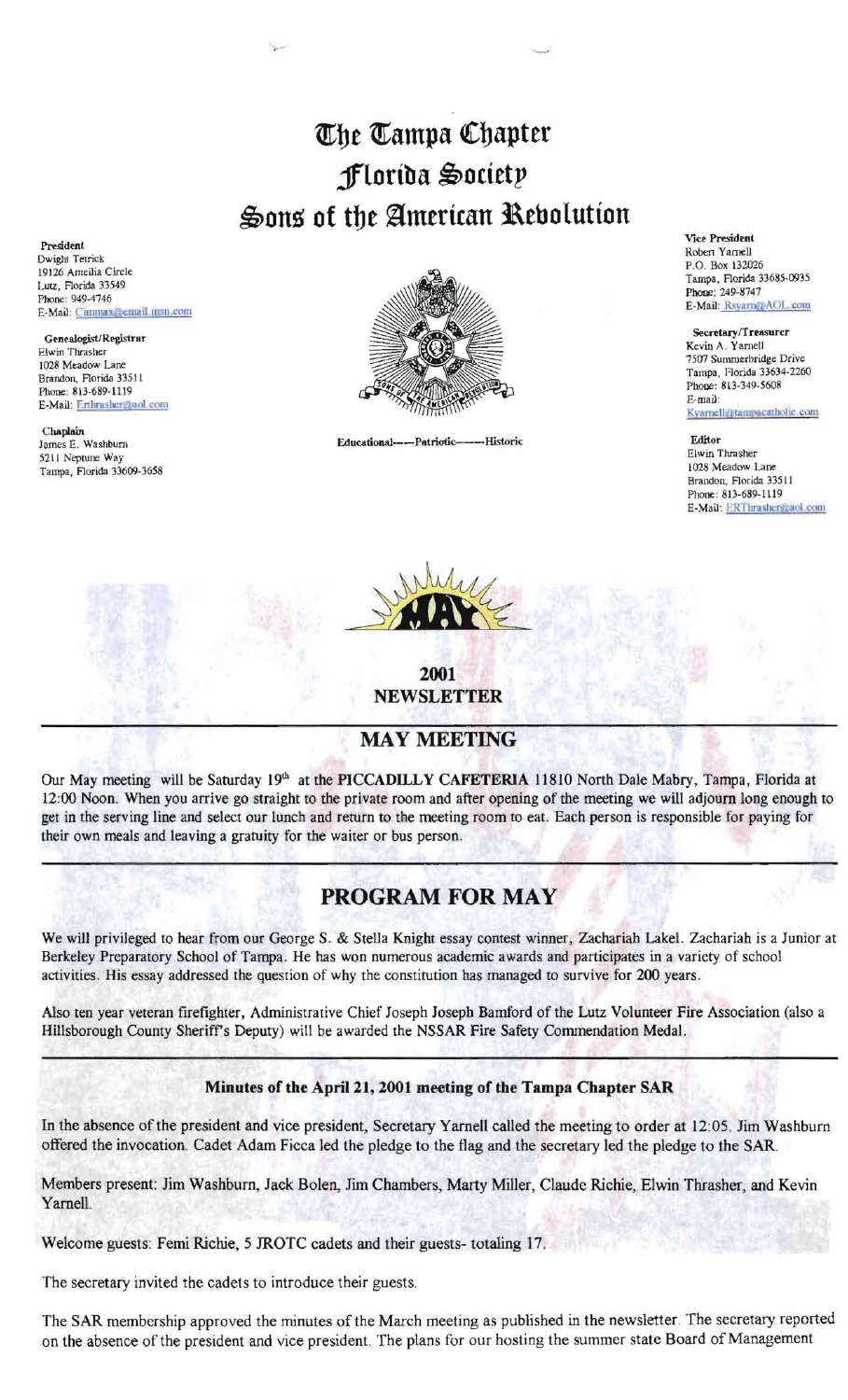meeting are moving along. A board of governors meeting was set for May  $3<sup>rd</sup>$  at 6:30 to choose a location for the meeting.

The Treasurer reported a balance of \$2,264.59.

There being no other business the meeting recessed for lunch.

The secretary reconvened the meeting and began his remarks by briefly explaining to our guests the nature and purpose of the SAR organization. He then spoke on the book "Flags of our Fathers". The book detailed the raising of the flag on lwo Jimo and the lives of the six men involved in the flag raising. Most striking was the fact that the famous picture actually depicts the raising of a replacement flag and that there was little combat in the area on the day of the flag raising.

The talk was well received and a brief question and answer session followed.

The 50/50 was won by Marty Miller who donated all the proceeds to the treasury. The chapter thus gained \$10.00.

The secretary led the recessional and Jim Washburn gave the benediction. The meeting adjourned at 1:35.

Respectfully submitted,

Kevin Yarnell Chapter Secretary



Above: At the University of Tampa Army ROTC Awards Banquet on April 27, 2001 President Dwight Tetrick presenting Cadet Brianna L. Holmes of the Spartan Battalion the SAR Silver ROTC Medal for academic and leadership excellence.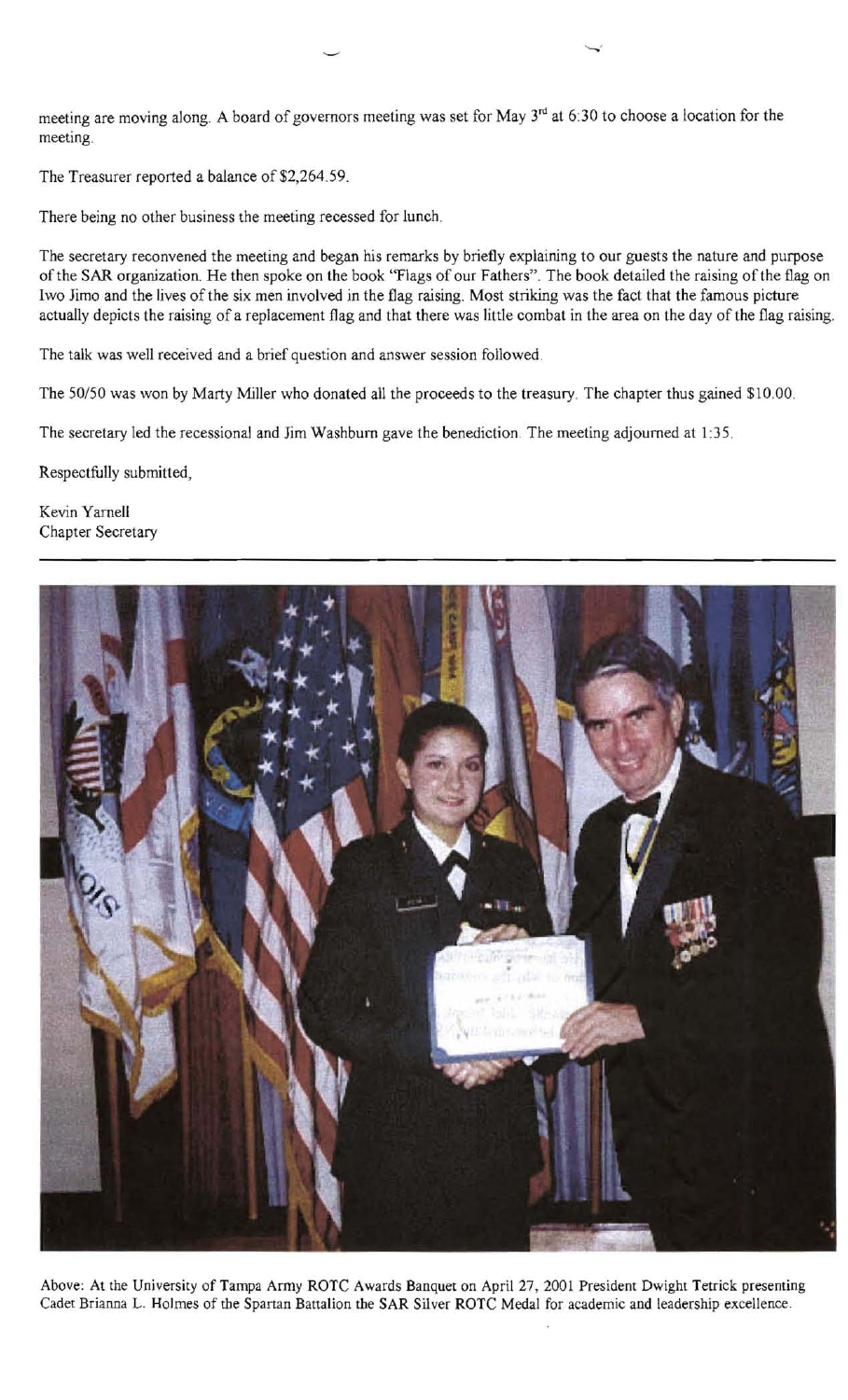

Above Cadets Awarded the ROTC Bronze Medal at our April 19, 2001 Meeting

From left to right: Army Cadet Sgt. Dayton Wood (East Bay High School), Marine Cadet Jamal Wilburg (Chamberlain High School), Army Cadet Nick Shelton (Brandon High School), Air Force Cadet Adam Ficca ( Bloomingdale High School), & Navy Cadet Allen Duncan (Leto High School).

#### COMPLIMENTS TO OUR ROTC

Our waitress told me that she was so impressed with our awarding the ROTC medals and that their manners were so nice. Saying, yes mam and no mam and thank you mam. These are things that I am sure make their parents and commanders are proud to hear. It is not often that we give our young men and women compliments on their behavior in public.

#### ARMED FORCES DAY

It so happens that our May meeting falls on Armed Forces Day, May 19<sup>th</sup>. Let us remember those who are serving our country this day and fly the flag. Let them know that we are grateful of their service by writing or personal contact this day.



信用性 具材料 不可行 自幼的过去分词的现在分词